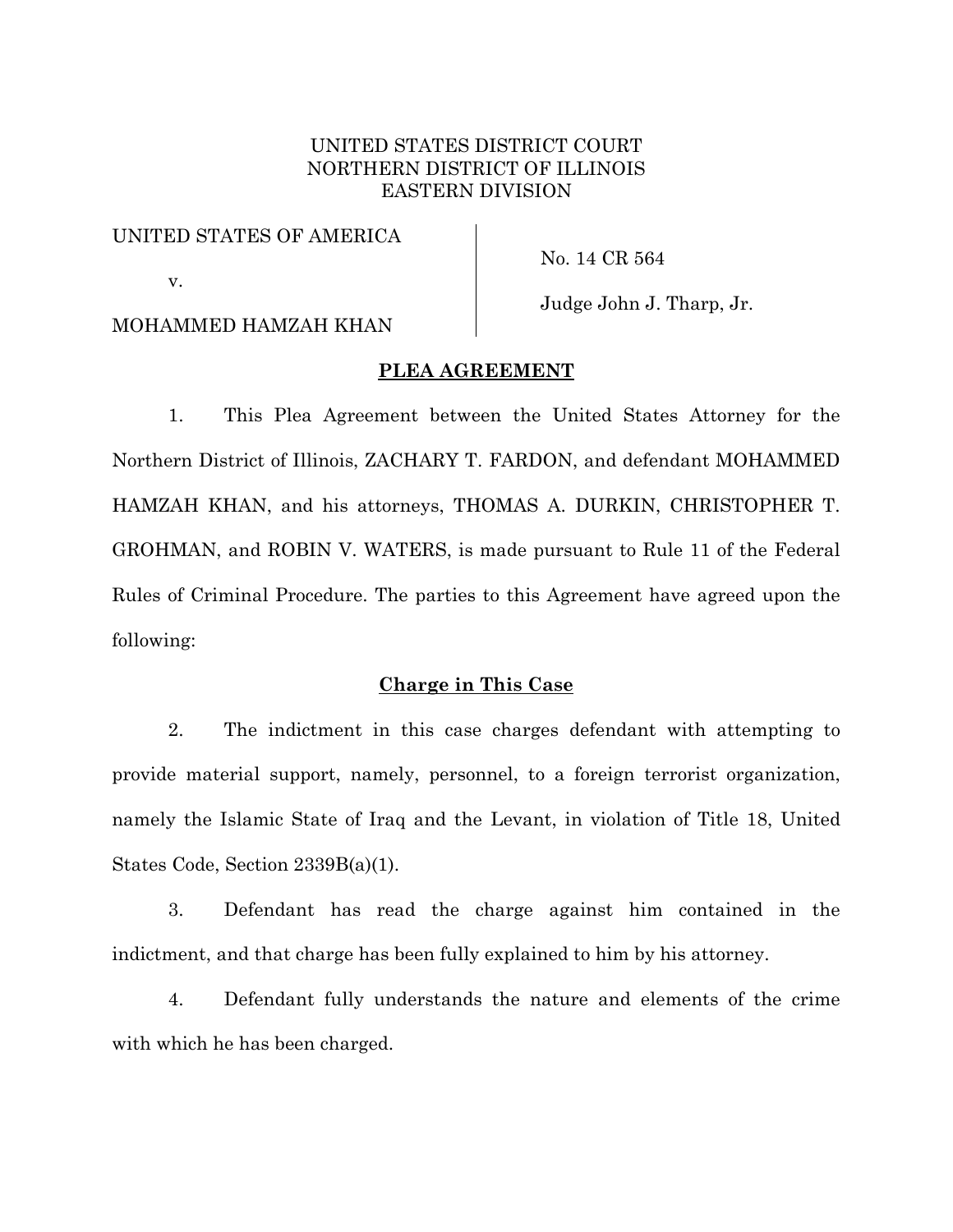#### **Charge to Which Defendant Is Pleading Guilty**

5. By this Plea Agreement, defendant agrees to enter a voluntary plea of guilty to the indictment, which charges defendant with attempting to provide material support, namely, personnel, to a foreign terrorist organization, namely the Islamic State of Iraq and the Levant, in violation of Title 18, United States Code, Section 2339B(a)(1).

#### **Factual Basis**

6. Defendant will plead guilty because he is in fact guilty of the charge contained in the indictment. In pleading guilty, defendant admits the following facts and that those facts establish his guilt beyond a reasonable doubt:

Beginning no later than in or about February 2014, and continuing until at least on or about October 4, 2014, at Chicago, in the Northern District of Illinois, and elsewhere, defendant did knowingly attempt to provide material support and resources, namely, personnel (to wit, himself, Minor 1, and Minor 2) to a foreign terrorist organization, namely, the Islamic State of Iraq and the Levant, knowing that it was a designated foreign terrorist organization and that the organization had engaged and was engaging in terrorist activity and terrorism, in violation of Title 18, United States Code, Section 2339B(a)(1).

More specifically, on October 15, 2004, the United States Secretary of State designated al-Qaeda in Iraq, then known as Jam'at al Tawhid wa'al-Jihad, as a Foreign Terrorist Organization under Section 219 of the Immigration and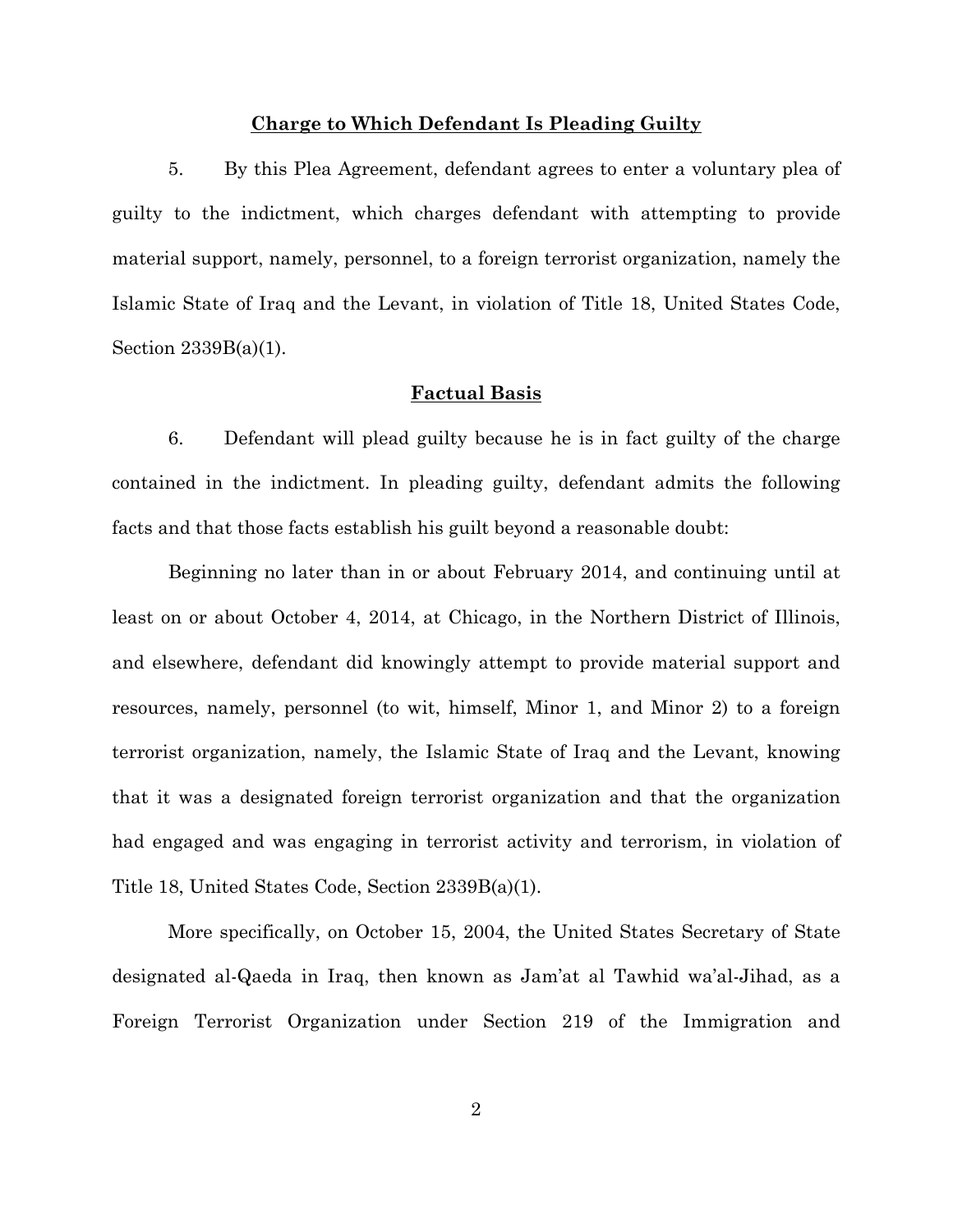Nationality Act and as a Specially Designated Global Terrorist under section 1(b) of Executive Order 13224.

On May 15, 2014, the Secretary of State amended the designation of al-Qaeda in Iraq as a Foreign Terrorist Organization under Section 219 of the Immigration and Nationality Act and as a Specially Designated Global Terrorist entity under section 1(b) of Executive Order 13224 to add the alias Islamic State of Iraq and the Levant ("ISIL") as its primary name. The Secretary also added the following aliases to the ISIL listing: the Islamic State of Iraq and al-Sham ("ISIS"), the Islamic State of Iraq and Syria ("ISI"), ad-Dawla al-Islamiyya fi al-'Iraq wa-sh-Sham, Daesh, Dawla al Islamiya, and Al-Furqan Establishment for Media Production. Although the group has never called itself "al-Qaeda in Iraq," this name had frequently been used to describe it through its history. In an audio recording publicly released on June 29, 2014, ISIL announced a formal change of ISIL's name to the Islamic State.

Beginning no later than February 2014, defendant and Minor 1 sought and ultimately obtained introductions to ISIL members in Syria to assist them (defendant and Minor 1) with traveling to Syria and to join ISIL. Defendant and Minor 1 used the internet as part of their efforts to establish contact and communicate with ISIL members. Defendant and Minor 1 spoke with ISIL members to coordinate the logistics of their trip and admission into ISIL controlled territory.

On or about July 21, 2014, defendant obtained a job at Company A. He used money from this job to pay for his, Minor 1's, and Minor 2's travel to Syria to offer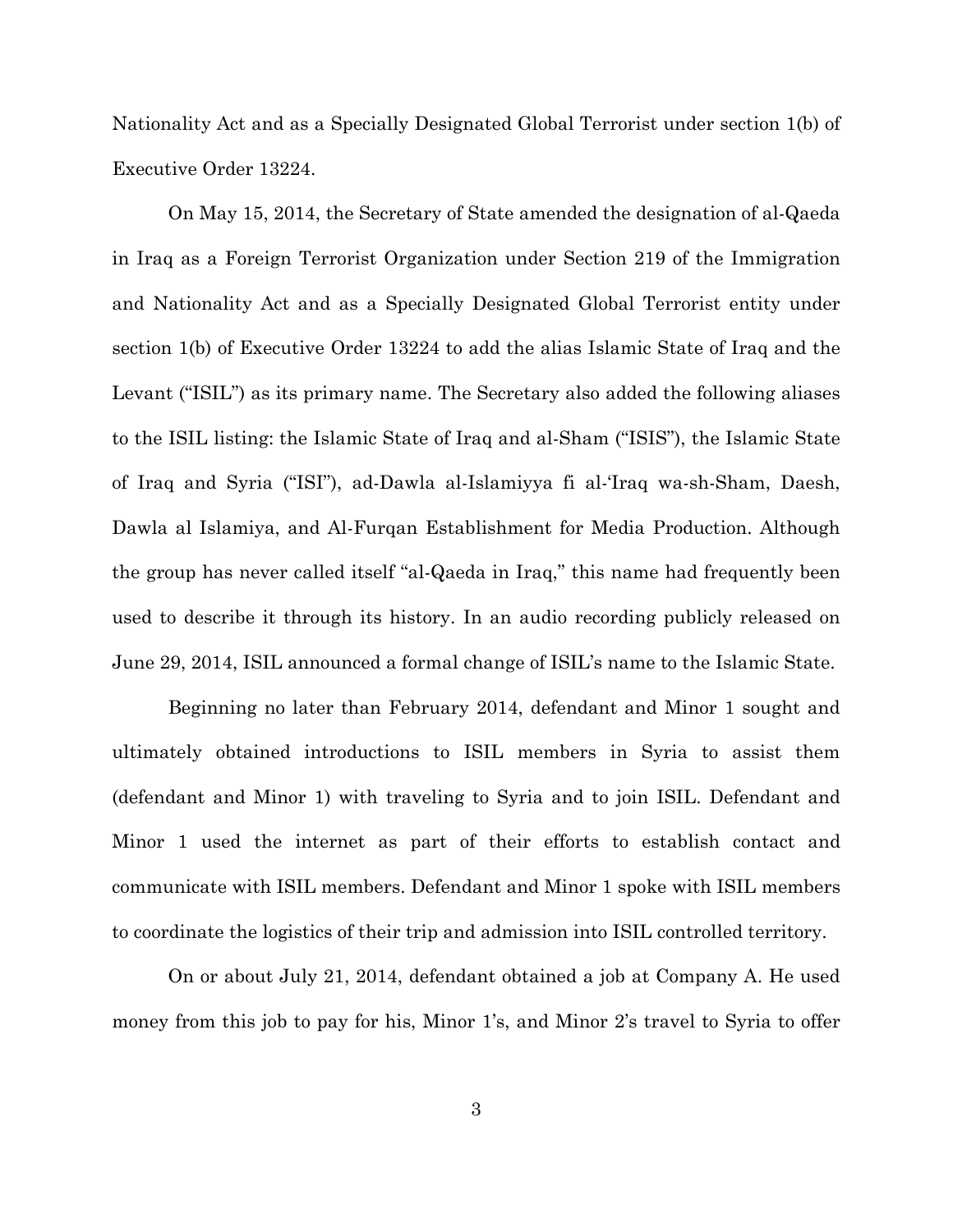themselves to the direction and control of ISIL. Defendant worked at Company A through on or about October 3, 2014.

On or about September 26, 2014, defendant purchased three roundtrip tickets for himself, Minor 1, and Minor 2 to travel between Chicago and Istanbul, Turkey. Defendant paid approximately \$2,679 for the three airline tickets to Istanbul. Between on or about September 27 and 29, 2014, defendant obtained visas online for himself, Minor 1 and Minor 2 to travel to Turkey.

On or about October 4, 2014, at approximately 1:00 p.m., defendant, Minor 1, and Minor 2 traveled to O'Hare International Airport and checked in for the first leg of their trip to Istanbul. After checking in, defendant, Minor 1, and Minor 2 proceeded through a security checkpoint and walked towards the departure gate for their flight. Law enforcement stopped defendant, Minor 1, and Minor 2 before they were able to travel to Istanbul.

Prior to going to the airport, defendant left behind a letter for his parents. The letter detailed, among other things, the purpose of his trip, his intention of traveling to Syria, and his reasons for leaving his family.

Upon arriving in Syria, defendant intended to work under the direction and control of ISIL, and be required to take any assignment ISIL gave him, which he expected would include activity ranging from non-violent assistance to a combat role. At the time defendant engaged in the conduct set forth above, he knew that ISIL was a designated foreign terrorist organization.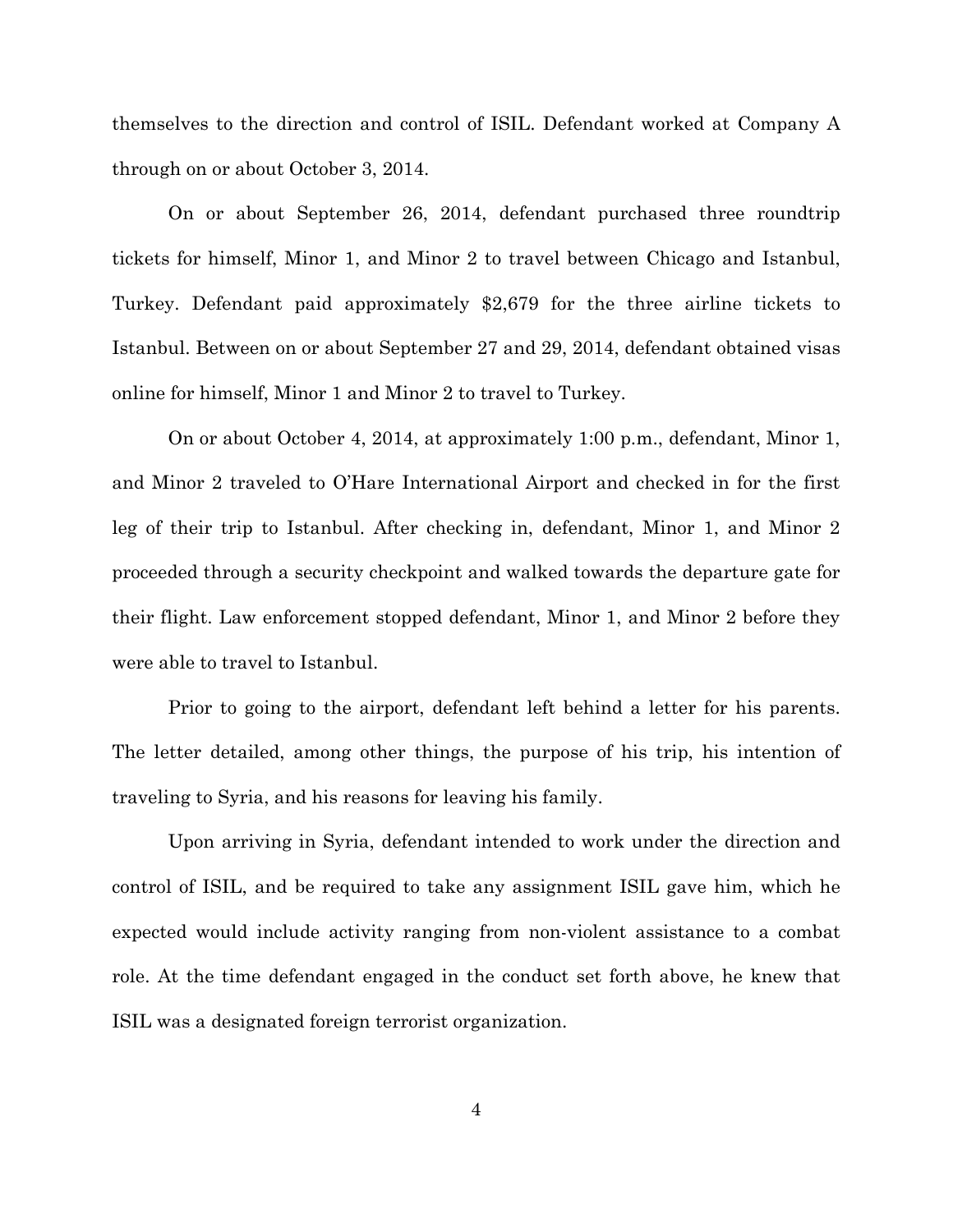#### **Maximum Statutory Penalties**

7. Defendant understands that the charge to which he is pleading guilty carries the following statutory penalties:

a. A maximum sentence of 15 years' imprisonment. This offense also carries a maximum fine of \$250,000. Defendant further understands that the judge also may impose a term of supervised release of any term of years, including life.

b. In accord with Title 18, United States Code, Section 3013, defendant will be assessed \$100 on the charge to which he has pled guilty, in addition to any other penalty imposed.

### **Sentencing Guidelines Calculations**

8. Defendant understands that in imposing sentence the Court will be guided by the United States Sentencing Guidelines. Defendant understands that the Sentencing Guidelines are advisory, not mandatory, but that the Court must consider the Guidelines in determining a reasonable sentence.

9. For purposes of calculating the Sentencing Guidelines, the parties agree on the following points, except as otherwise noted:

a. **Applicable Guidelines**. The Sentencing Guidelines to be considered in this case are those in effect at the time of sentencing. The following statements regarding the calculation of the Sentencing Guidelines are based on the Guidelines Manual currently in effect, namely the November 2014 Guidelines Manual.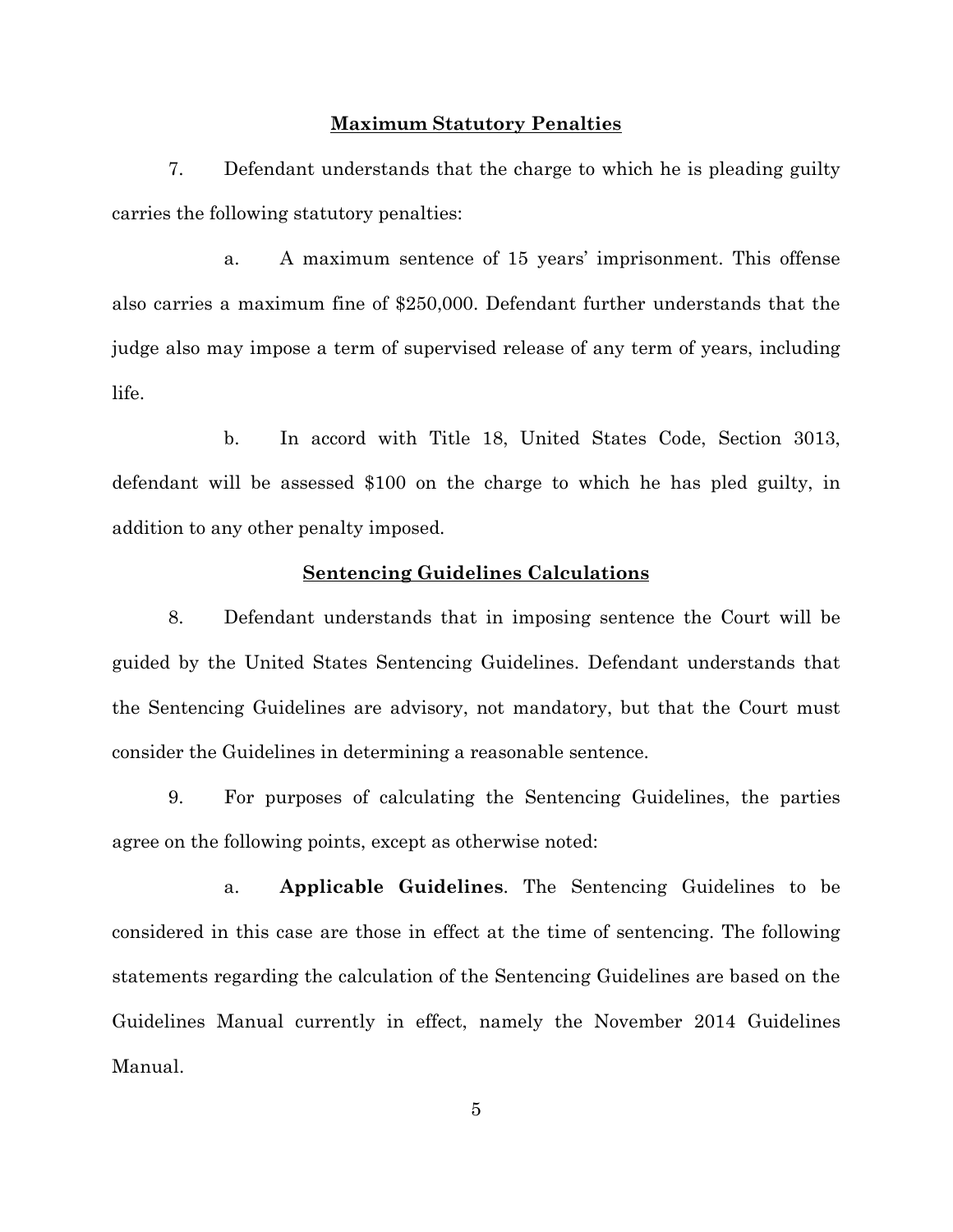#### b. **Offense Level Calculations**.

i. The base offense level is 26, pursuant to Guideline § 2M5.3(a).

ii. The offense level is increased by two levels because the offense involved the provision of material support or resources, namely, personnel, with the intent, knowledge, or reason to believe that such support or resources were to be used to commit or assist in the commission of a violent act, pursuant to Guideline  $\S 2M5.3(b)(1)(E)$ .

iii. The offense level is increased by 12 levels because the offense of conviction is a felony that involved a federal crime of terrorism as defined in Title 18, United States Code, Section 2332b(g)(5), namely, the offense of conviction: (1) was calculated to influence or affect the conduct of government by intimidation and coercion, and to retaliate against government conduct; and (2) was a violation of Title 18, United States Code, Section 2339B; pursuant to Guideline § 3A1.4(a).

iv. The government's position is that, pursuant to Guideline § 3B1.4, the offense level is increased by two levels because defendant attempted to use persons less than eighteen years of age, namely Minor 1 and Minor 2, to commit the offense or assist in avoiding detection of, or apprehension for, the offense. The defendant reserves the right to dispute this enhancement at sentencing.

v. Defendant has clearly demonstrated a recognition and affirmative acceptance of personal responsibility for his criminal conduct. If the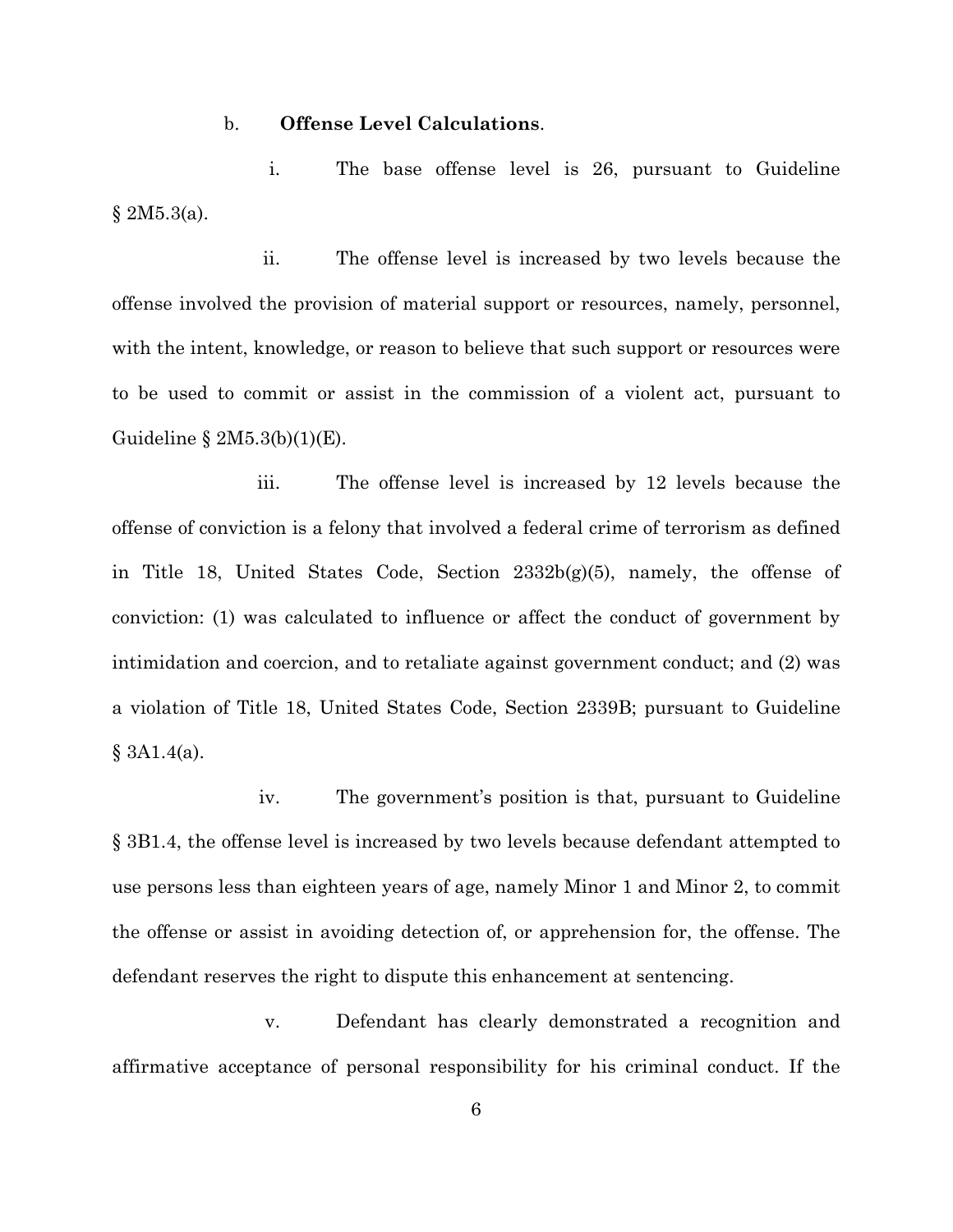government does not receive additional evidence in conflict with this provision, and if defendant continues to accept responsibility for his actions within the meaning of Guideline § 3E1.1(a), including by furnishing the United States Attorney's Office and the Probation Office with all requested financial information relevant to his ability to satisfy any fine that may be imposed in this case, a two-level reduction in the offense level is appropriate.

vi. In accord with Guideline § 3E1.1(b), defendant has timely notified the government of his intention to enter a plea of guilty, thereby permitting the government to avoid preparing for trial and permitting the Court to allocate its resources efficiently. Therefore, as provided by Guideline § 3E1.1(b), if the Court determines the offense level to be 16 or greater prior to determining that defendant is entitled to a two-level reduction for acceptance of responsibility, the government will move for an additional one-level reduction in the offense level.

c. **Criminal History Category**. With regard to determining defendant's criminal history points and criminal history category, based on the facts now known to the government, defendant's criminal history points equal zero. Pursuant to Guideline § 3A1.4(b), defendant's criminal history category is VI.

d. **Anticipated Advisory Sentencing Guidelines Range**. Therefore, based on the facts now known to the government, the anticipated offense level is 39, which, when combined with the anticipated criminal history category of VI, results in an anticipated advisory Sentencing Guidelines sentence of 180 months' imprisonment, pursuant to Guideline  $\S$  5G1.1(a), in addition to any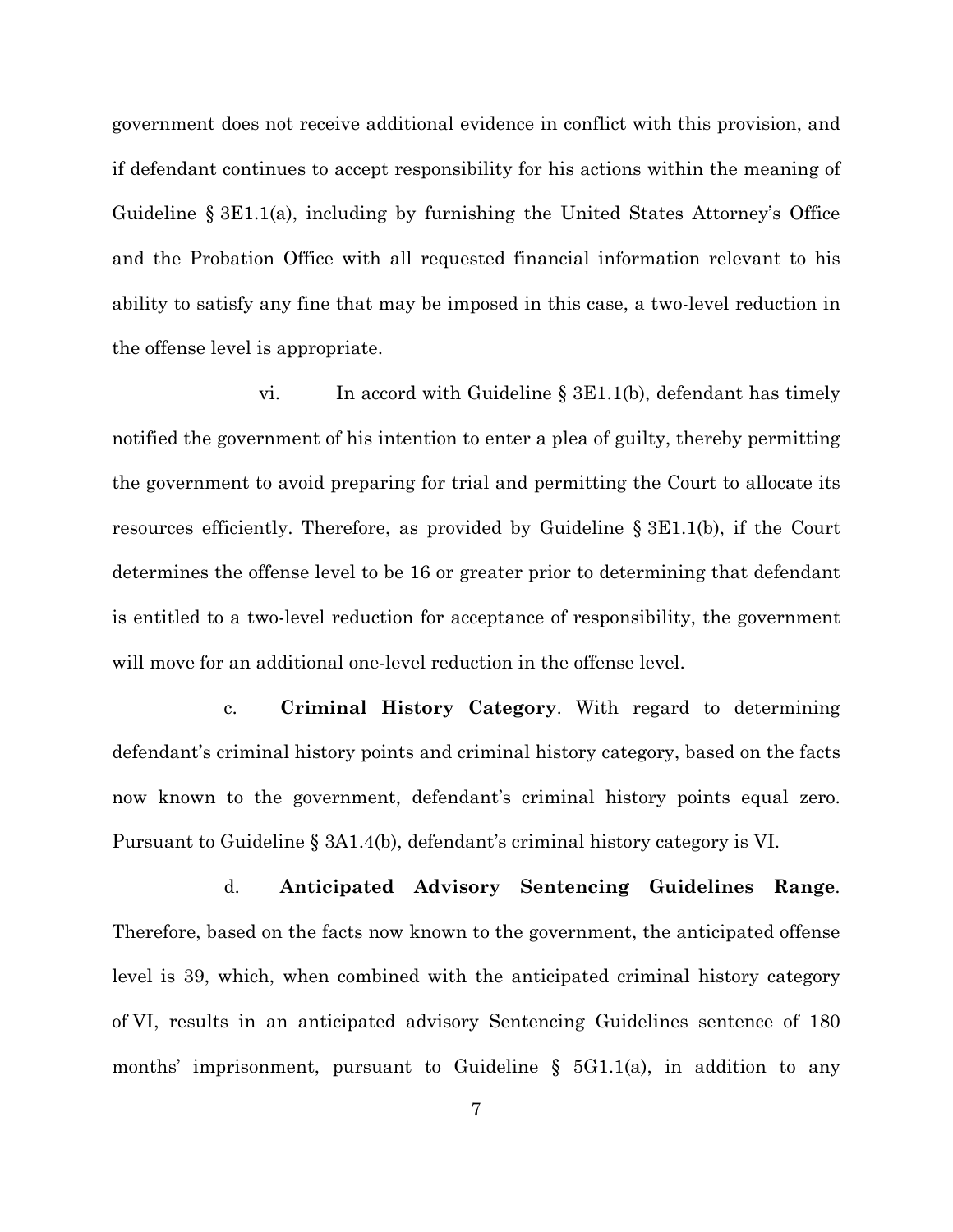supervised release and fine the Court may impose. The defendant reserves the right to dispute this guideline calculation, as noted above in paragraph 9.b.iv.

e. Defendant and his attorney and the government acknowledge that the above guidelines calculations are preliminary in nature, and are nonbinding predictions upon which neither party is entitled to rely. Defendant understands that further review of the facts or applicable legal principles may lead the government to conclude that different or additional guidelines provisions apply in this case. Defendant understands that the Probation Office will conduct its own investigation and that the Court ultimately determines the facts and law relevant to sentencing, and that the Court's determinations govern the final guideline calculation. Accordingly, the validity of this Agreement is not contingent upon the probation officer's or the Court's concurrence with the above calculations, and defendant shall not have a right to withdraw his plea on the basis of the Court's rejection of these calculations.

10. Both parties expressly acknowledge that this Agreement is not governed by Fed. R. Crim. P.  $11(c)(1)(B)$ , and that errors in applying or interpreting any of the sentencing guidelines may be corrected by either party prior to sentencing. The parties may correct these errors either by stipulation or by a statement to the Probation Office or the Court, setting forth the disagreement regarding the applicable provisions of the guidelines. The validity of this Agreement will not be affected by such corrections, and defendant shall not have a right to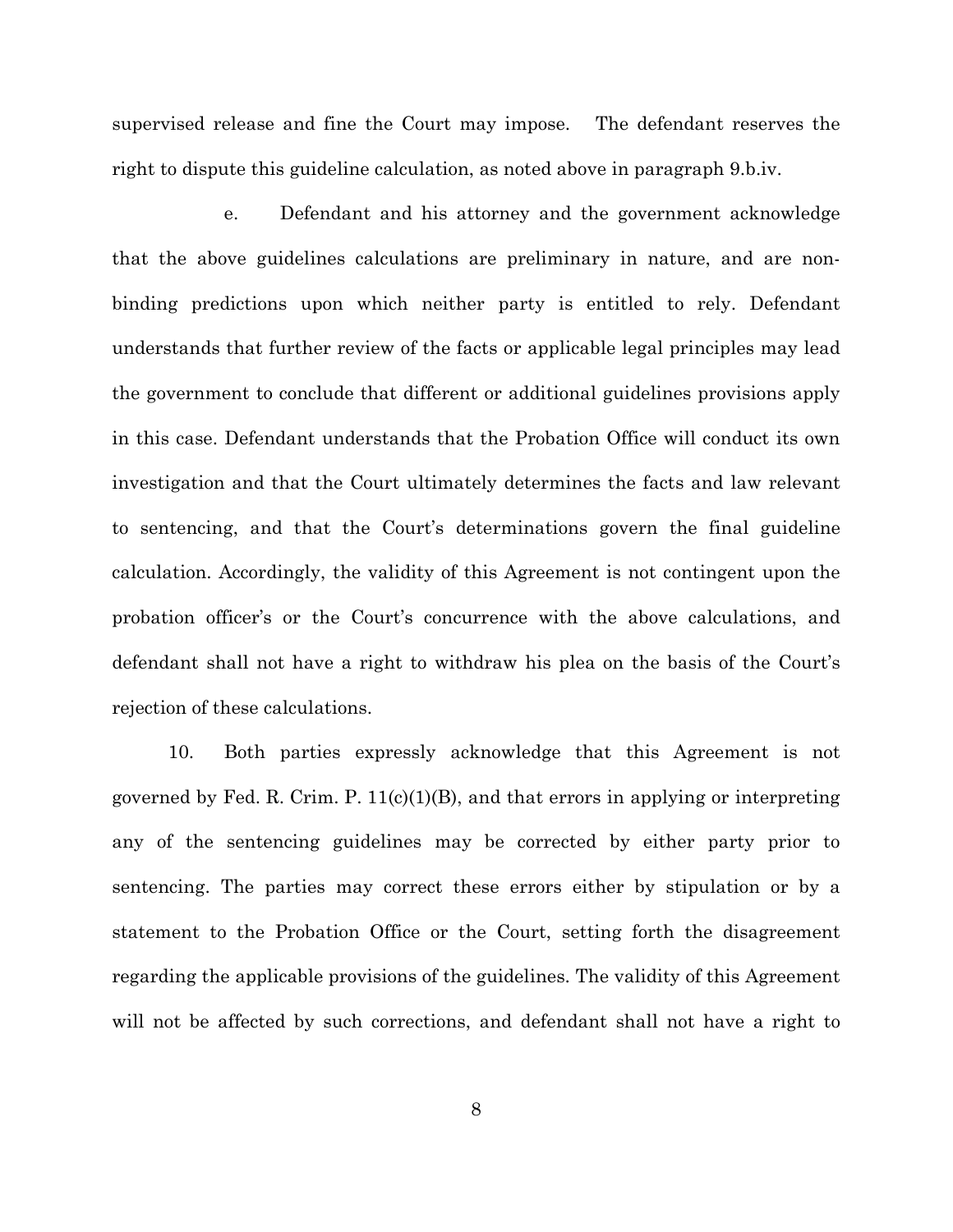withdraw his plea, nor the government the right to vacate this Agreement, on the basis of such corrections.

#### **Cooperation**

11. Defendant agrees he will fully and truthfully cooperate in any matter in which he is called upon to cooperate by a representative of the United States Attorney's Office for the Northern District of Illinois. This cooperation shall include providing complete and truthful information in any investigation and pre-trial preparation and complete and truthful testimony in any criminal, civil, or administrative proceeding, including in the United States or any foreign prosecution. Defendant agrees to the postponement of his sentencing until after the conclusion of his cooperation.

#### **Agreements Relating to Sentencing**

12. At the time of sentencing, the government shall make known to the sentencing judge the extent of defendant's cooperation. If the government determines, in its sole discretion, that defendant has continued to provide full and truthful cooperation as required by this Agreement, then the government shall move the Court, pursuant to Guideline § 5Kl.l, to depart downward from the low end of the applicable guideline range, and shall recommend a sentence that includes a term of imprisonment in the custody of the Bureau of Prisons of 60 months. Defendant shall be free to recommend any sentence. At the time of the execution of this Plea Agreement, it is the government's intention to so move. Defendant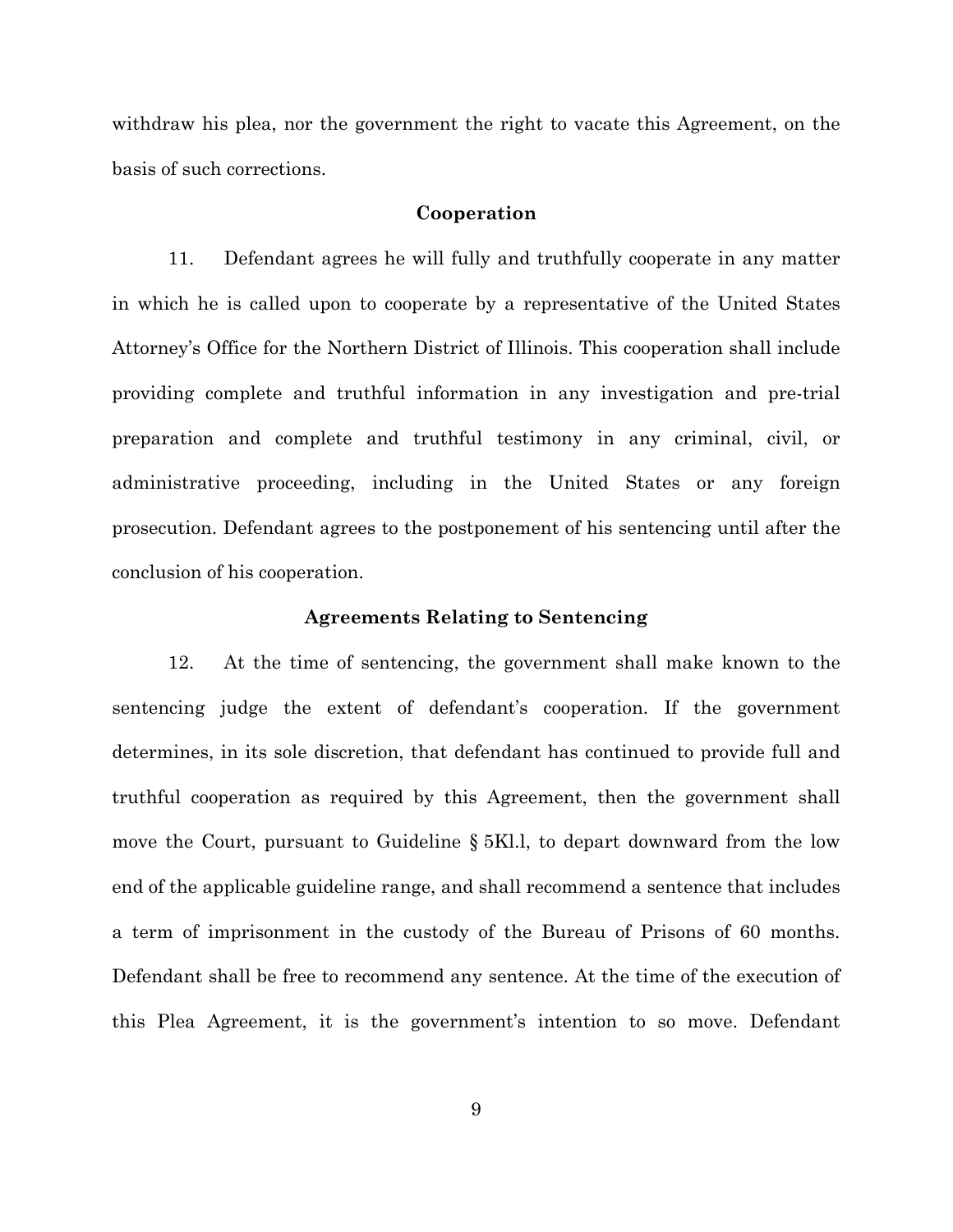understands that the decision to depart from the applicable guideline range rests solely with the Court.

13. If the government does not move the Court, pursuant to Guideline § 5K1.1, to depart from the applicable guideline range, as set forth above, the preceding paragraph of this Agreement will be inoperative, both parties shall be free to recommend any sentence, and the Court shall impose a sentence taking into consideration the factors set forth in 18 U.S.C. § 3553(a) as well as the Sentencing Guidelines. Defendant may not withdraw his plea of guilty because the government has failed to make a motion pursuant to Guideline § 5K1.1.

14. Defendant and the government agree to jointly recommend a term of supervised release of not less than 180 months following any period of imprisonment. The Court may impose any term, including a term greater or less than 180 months.

15. It is understood by the parties that the sentencing judge is neither a party to nor bound by this Agreement and may impose a sentence up to the maximum penalties as set forth above. Defendant further acknowledges that if the Court does not accept the sentencing recommendation of the parties, defendant will have no right to withdraw his guilty plea.

16. Defendant agrees to pay the special assessment of \$100 at the time of sentencing with a cashier's check or money order payable to the Clerk of the U.S. District Court.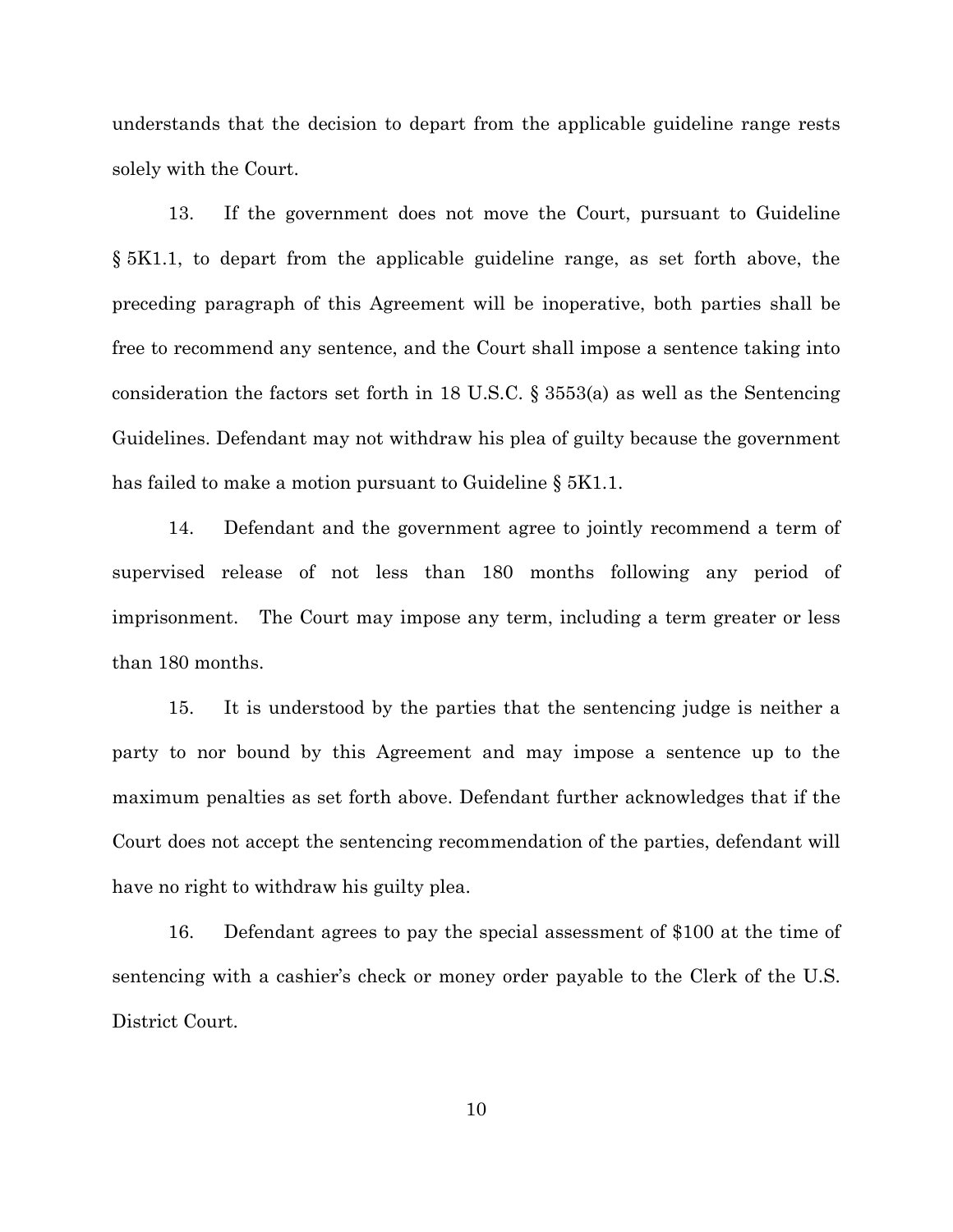#### **Acknowledgments and Waivers Regarding Plea of Guilty**

#### **Nature of Agreement**

17. This Agreement is entirely voluntary and represents the entire agreement between the United States Attorney and defendant regarding defendant's criminal liability in case 14 CR 564.

18. This Agreement concerns criminal liability only. Except as expressly set forth in this Agreement, nothing herein shall constitute a limitation, waiver, or release by the United States or any of its agencies of any administrative or judicial civil claim, demand, or cause of action it may have against defendant or any other person or entity. The obligations of this Agreement are limited to the United States Attorney's Office for the Northern District of Illinois and cannot bind any other federal, state, or local prosecuting, administrative, or regulatory authorities, except as expressly set forth in this Agreement.

#### **Waiver of Rights**

19. Defendant understands that by pleading guilty he surrenders certain rights, including the following:

a. **Trial rights**. Defendant has the right to persist in a plea of not guilty to the charge against him, and if he does, he would have the right to a public and speedy trial.

i. The trial could be either a jury trial or a trial by the judge sitting without a jury. However, in order that the trial be conducted by the judge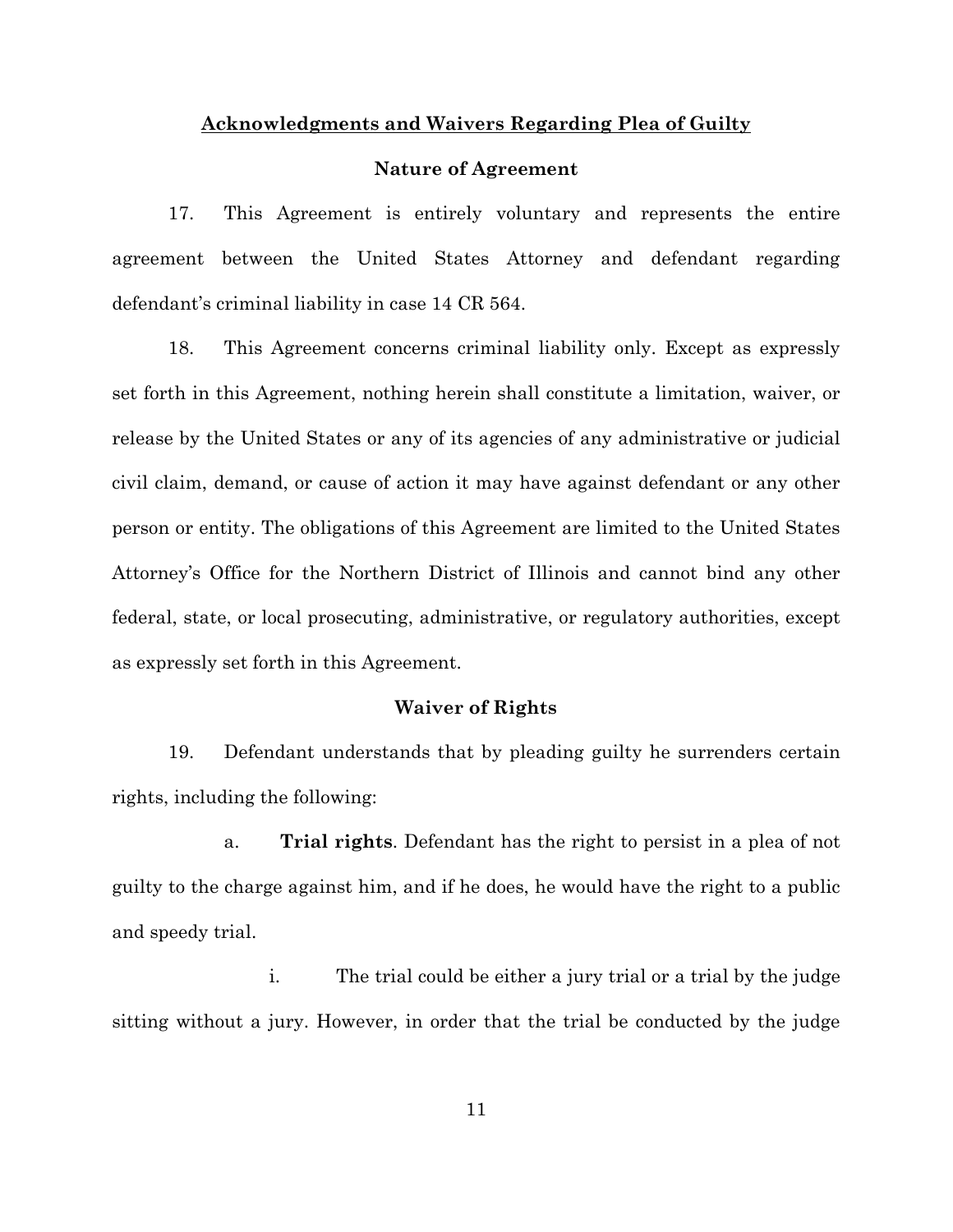sitting without a jury, defendant, the government, and the judge all must agree that the trial be conducted by the judge without a jury.

ii. If the trial is a jury trial, the jury would be composed of twelve citizens from the district, selected at random. Defendant and his attorney would participate in choosing the jury by requesting that the Court remove prospective jurors for cause where actual bias or other disqualification is shown, or by removing prospective jurors without cause by exercising peremptory challenges.

iii. If the trial is a jury trial, the jury would be instructed that defendant is presumed innocent, that the government has the burden of proving defendant guilty beyond a reasonable doubt, and that the jury could not convict him unless, after hearing all the evidence, it was persuaded of his guilt beyond a reasonable doubt. The jury would have to agree unanimously before it could return a verdict of guilty or not guilty.

iv. If the trial is held by the judge without a jury, the judge would find the facts and determine, after hearing all the evidence, whether or not the judge was persuaded that the government had established defendant's guilt beyond a reasonable doubt.

v. At a trial, whether by a jury or a judge, the government would be required to present its witnesses and other evidence against defendant. Defendant would be able to confront those government witnesses and his attorney would be able to cross-examine them.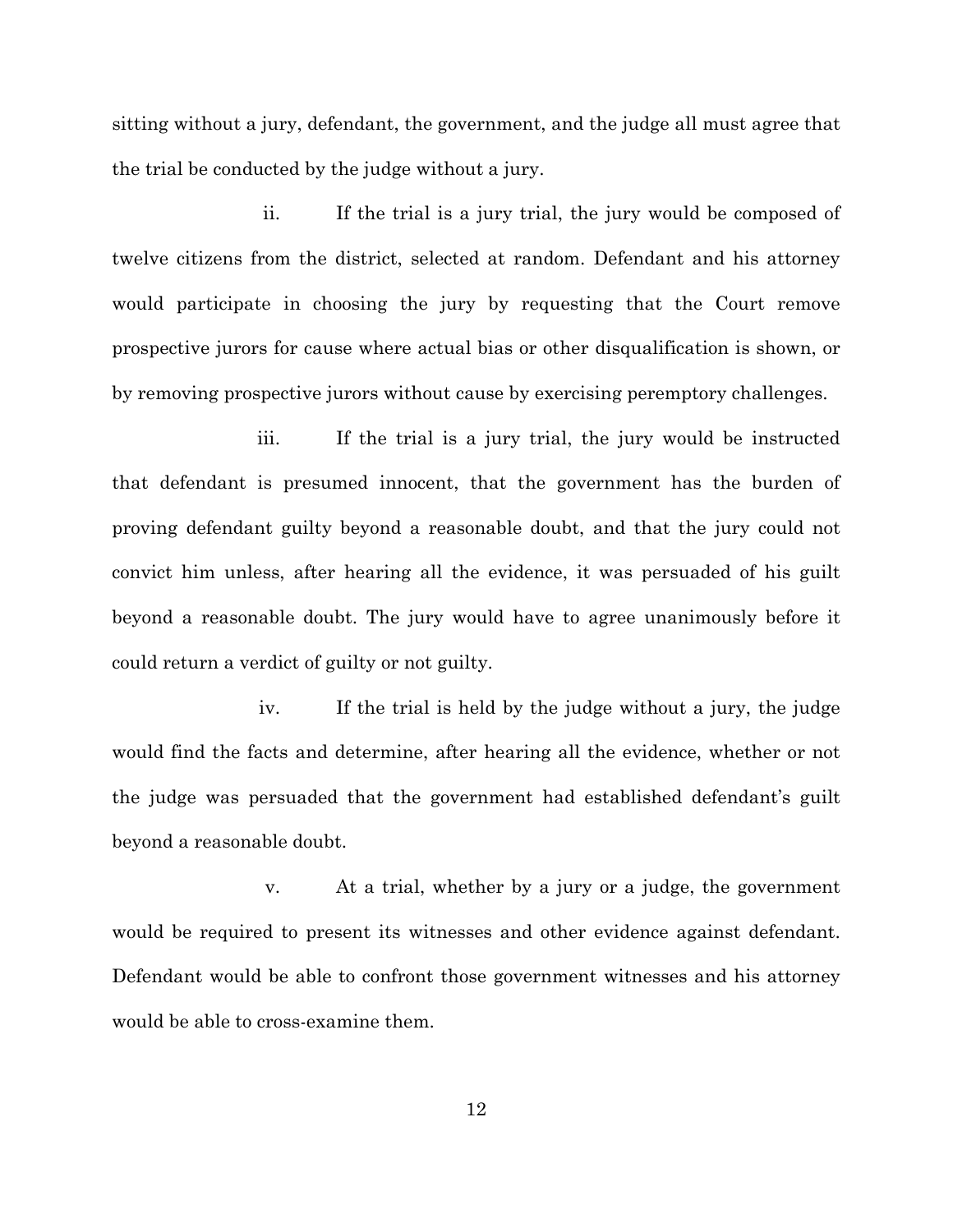vi. At a trial, defendant could present witnesses and other evidence in his own behalf. If the witnesses for defendant would not appear voluntarily, he could require their attendance through the subpoena power of the Court. A defendant is not required to present any evidence.

b. At a trial, defendant would have a privilege against selfincrimination so that he could decline to testify, and no inference of guilt could be drawn from his refusal to testify. If defendant desired to do so, he could testify in his own behalf.

20. **Waiver of appellate and collateral rights**. Defendant further understands he is waiving all appellate issues that might have been available if he had exercised his right to trial, except as noted below. Defendant is aware that Title 28, United States Code, Section 1291, and Title 18, United States Code, Section 3742, afford a defendant the right to appeal his conviction and the sentence imposed. Acknowledging this, and in exchange for the concessions made by the United States in this Agreement, defendant knowingly waives the right to appeal: (1) his conviction; (2) any pre-trial rulings by the Court; and (3) any part of the sentence (or the manner in which that sentence was determined) if the Court sentences defendant to a term of imprisonment of 60 months or less, and a fine within the maximums provided by law. In addition, defendant also waives his right to challenge his conviction and sentence, and the manner in which the sentence was determined, in any collateral attack or future challenge, including but not limited to a motion brought under Title 28, United States Code, Section 2255. The waiver in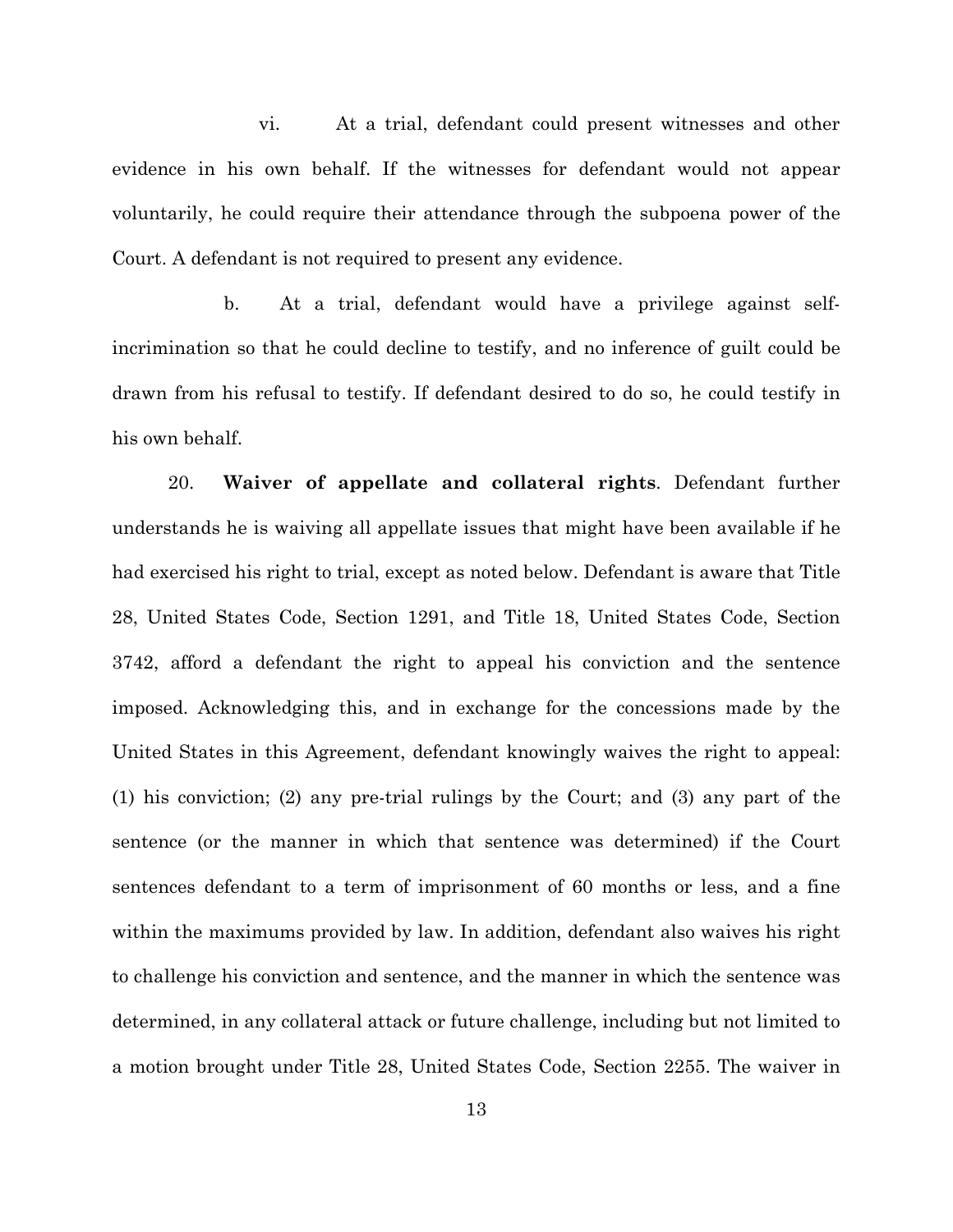this paragraph does not apply to a claim of involuntariness or ineffective assistance of counsel, nor does it prohibit defendant from seeking a reduction of sentence based directly on a change in the law that is applicable to defendant and that, prior to the filing of defendant's request for relief, has been expressly made retroactive by an Act of Congress, the Supreme Court, or the United States Sentencing Commission.

21. Defendant understands that by pleading guilty he is waiving all the rights set forth in the prior paragraphs. Defendant's attorney has explained those rights to him, and the consequences of his waiver of those rights.

#### **Presentence Investigation Report/Post-Sentence Supervision**

22. Defendant understands that the United States Attorney's Office in its submission to the Probation Office as part of the Pre-Sentence Report and at sentencing shall fully apprise the District Court and the Probation Office of the nature, scope, and extent of defendant's conduct regarding the charge against him, and related matters. The government will make known all matters in aggravation and mitigation relevant to sentencing.

23. Defendant agrees to truthfully and completely execute a Financial Statement (with supporting documentation) prior to sentencing, to be provided to and shared among the Court, the Probation Office, and the United States Attorney's Office regarding all details of his financial circumstances, including his recent income tax returns as specified by the probation officer. Defendant understands that providing false or incomplete information, or refusing to provide this information, may be used as a basis for denial of a reduction for acceptance of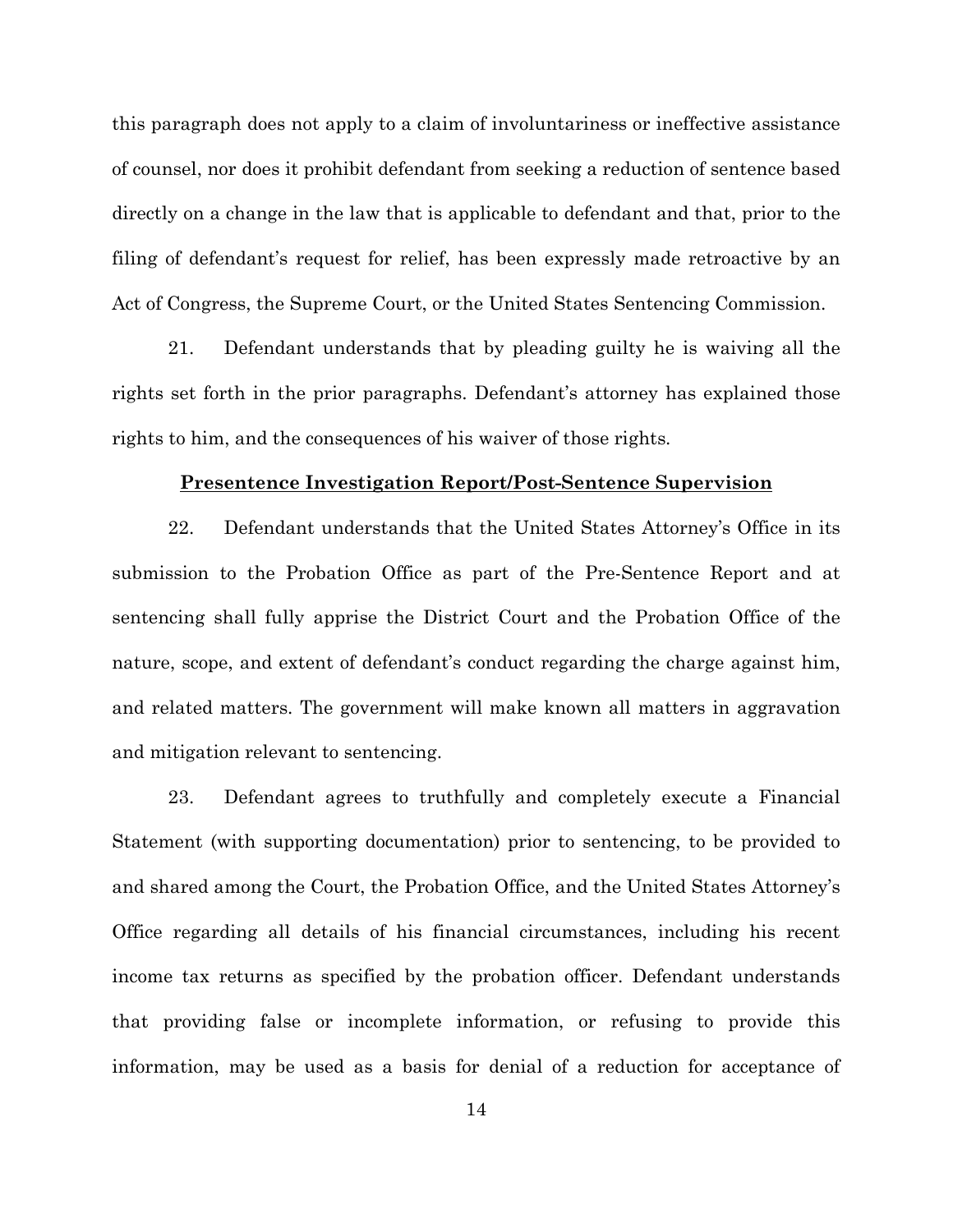responsibility pursuant to Guideline § 3E1.1 and enhancement of his sentence for obstruction of justice under Guideline § 3C1.1, and may be prosecuted as a violation of Title 18, United States Code, Section 1001 or as a contempt of the Court.

24. For the purpose of monitoring defendant's compliance with his obligations to pay a fine during any term of supervised release or probation to which defendant is sentenced, defendant further consents to the disclosure by the IRS to the Probation Office and the United States Attorney's Office of defendant's individual income tax returns (together with extensions, correspondence, and other tax information) filed subsequent to defendant's sentencing, to and including the final year of any period of supervised release or probation to which defendant is sentenced. Defendant also agrees that a certified copy of this Agreement shall be sufficient evidence of defendant's request to the IRS to disclose the returns and return information, as provided for in Title 26, United States Code, Section 6103(b).

25. In exchange for the government's concessions made in this Agreement, defendant agrees to the imposition of certain conditions as part of any term of supervised release that should include but will not be limited to:

a. Continuing to cooperate with the government throughout the pendency of his terms of incarceration and supervised release;

b. Restrictions on travel;

c. Informing the Probation Office prior to: (1) purchasing a cellular phone or any device that can access the internet; and (2) creating new online accounts including email, social media, instant messaging, chat accounts or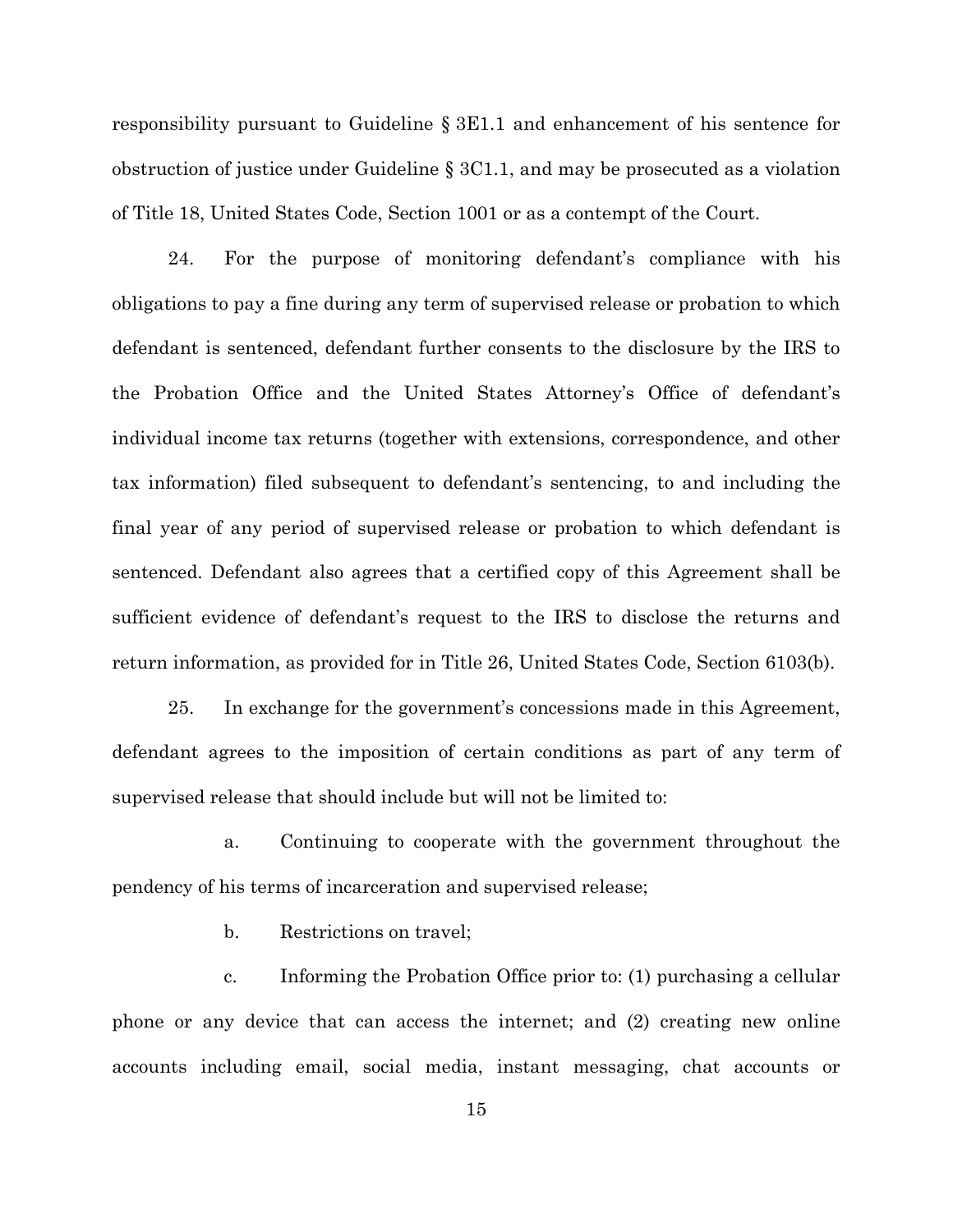services. Defendant also consents to this information being shared with the United States Attorney's Office for the Northern District of Illinois;

d. Refraining from knowingly communicating in any manner with any persons who are located outside the United States without the prior approval of the United States Probation Office, except that this approval requirement will not apply for communication with family members or other individuals whose identity has been previously verified by the Probation Office;

e. Refraining from knowingly communicating in any manner with any persons who are, or claim to be, associated with a designated foreign terrorist organization (as defined in 8 U.S.C. § 1189), or who are, or claim to be, involved with acts of violence, or advocating for acts of violence;

f. Complying with the Computer and Internet Monitoring Program administered by the United States Probation Office for at least the first 90 months of supervised release;

g. Allowing Probation Officers to search (including but not limited to a forensic examination), and capture evidence of violations from, any communication devices (*e.g.*, phones, tablets, computers or devices with internet access or communication capabilities), email accounts, social media accounts or electronic communication accounts within the possession, custody or control of defendant up to four times per month between 6 a.m. and 10 p.m. for at least the first 90 months of supervised release;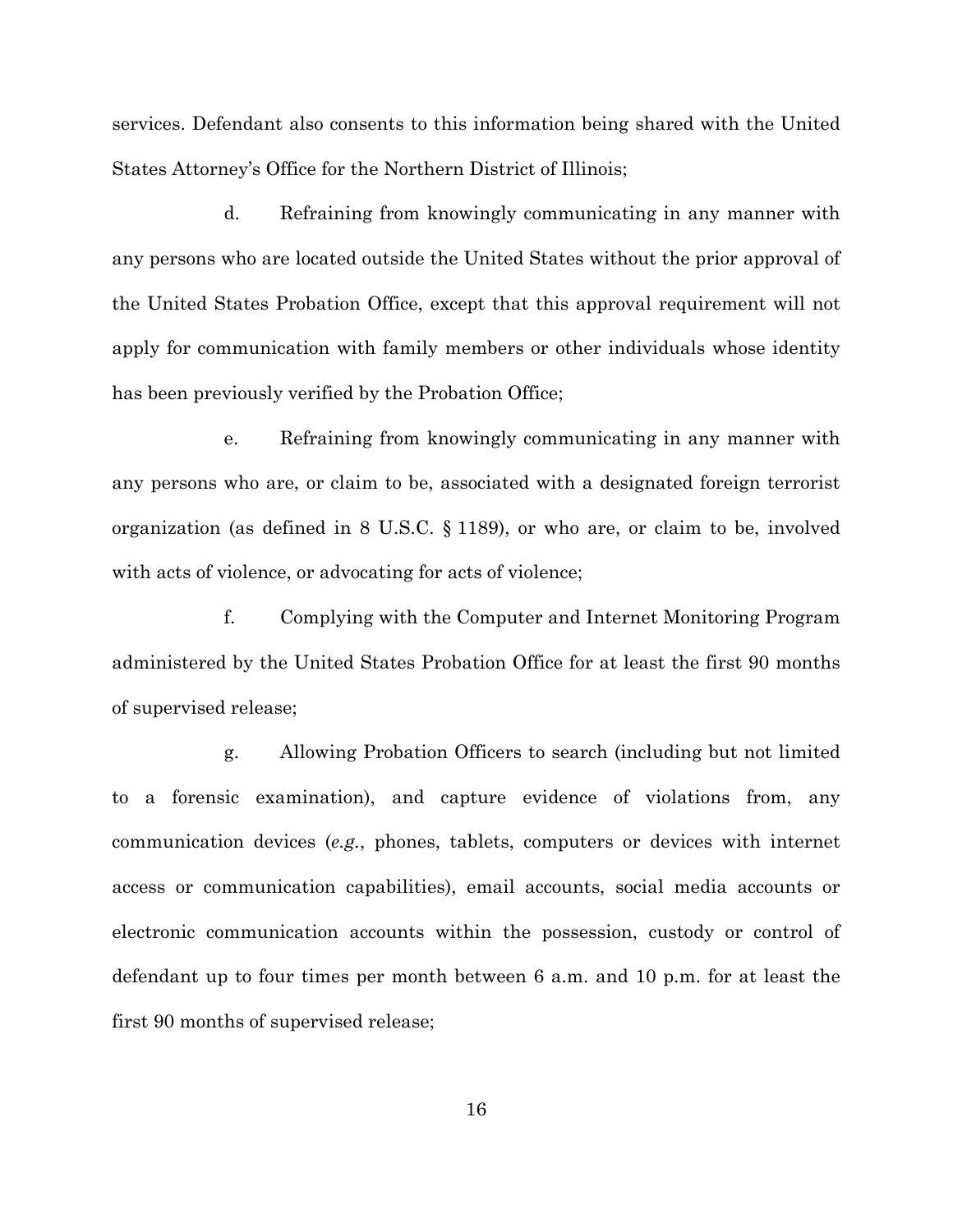h. Psychological and violent extremism counseling, from providers as directed by the United States Probation Office, and agreed to by the United States Probation Office, the United States Attorney's Office for the Northern District of Illinois, and the defendant;

i. Employment and educational requirements, which may include online education courses if approved by the Probation Office; and

j. Completing no less than 120 hours of community service per year of supervised release.

26. Defendant acknowledges that the specific terms of any of these conditions will be determined by the Court at sentencing and that defendant and the government may submit additional proposed conditions. It is further understood by the parties that the sentencing judge is not bound by the conditions described in paragraph 25, and may impose less or more restrictive conditions of supervision as part of any sentence of supervised release.

27. Defendant further understands that the Court has authority to impose additional conditions and modify these conditions at any point during any period of supervised release.

28. Defendant waives any right to file a motion to terminate any term of supervised release before having completed 120 months of supervision, except with the concurrence of the government.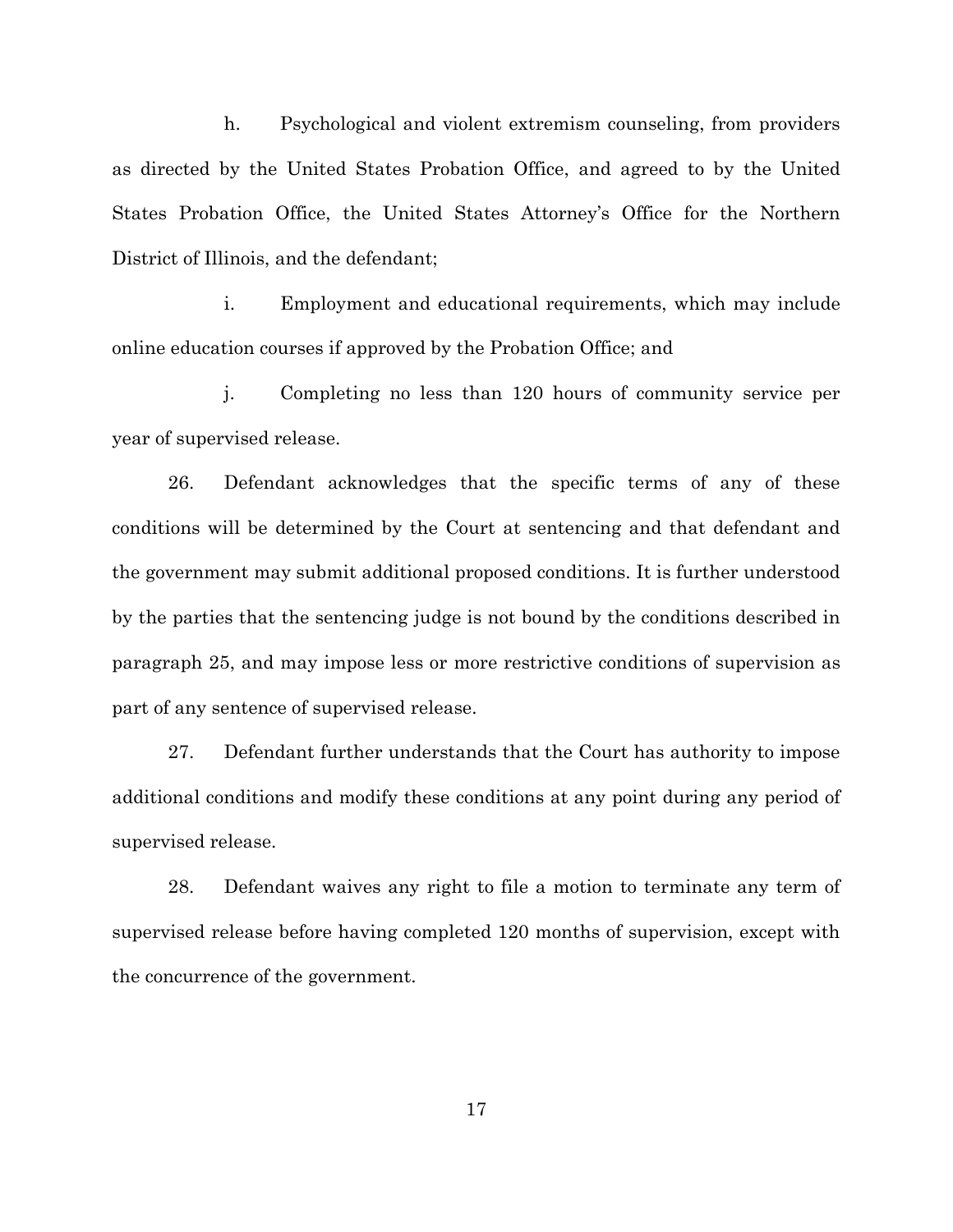#### **Other Terms**

29. Defendant agrees to cooperate with the United States Attorney's Office in collecting any unpaid fine for which defendant is liable, including providing financial statements and supporting records as requested by the United States Attorney's Office.

### **Conclusion**

30. Defendant understands that this Agreement will be filed with the Court, will become a matter of public record, and may be disclosed to any person.

31. Defendant understands that his compliance with each part of this Agreement extends throughout the period of his sentence, including supervised release, and failure to abide by any term of the Agreement is a violation of the Agreement. Defendant further understands that in the event he violates this Agreement, the government, at its option, may move to vacate the Agreement, rendering it null and void, and thereafter prosecute defendant not subject to any of the limits set forth in this Agreement, or may move to resentence defendant or require defendant's specific performance of this Agreement. Defendant understands and agrees that in the event that the Court permits defendant to withdraw from this Agreement, or defendant breaches any of its terms and the government elects to void the Agreement and prosecute defendant, any prosecutions that are not timebarred by the applicable statute of limitations on the date of the signing of this Agreement may be commenced against defendant in accordance with this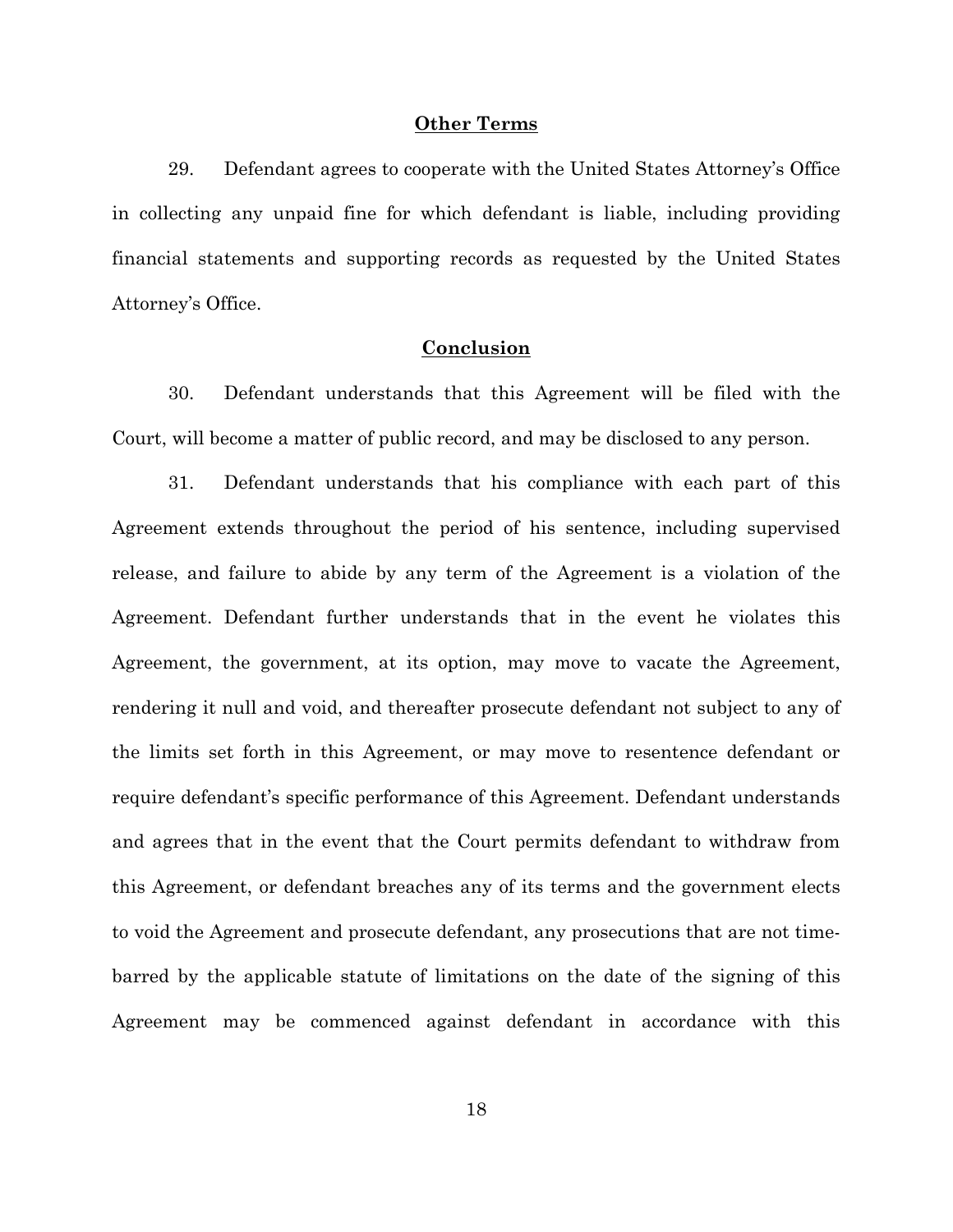paragraph, notwithstanding the expiration of the statute of limitations between the signing of this Agreement and the commencement of such prosecutions.

32. Should the judge refuse to accept defendant's plea of guilty, this Agreement shall become null and void and neither party will be bound to it.

33. Defendant and his attorney acknowledge that no threats, promises, or representations have been made, nor agreements reached, other than those set forth in this Agreement, to cause defendant to plead guilty.